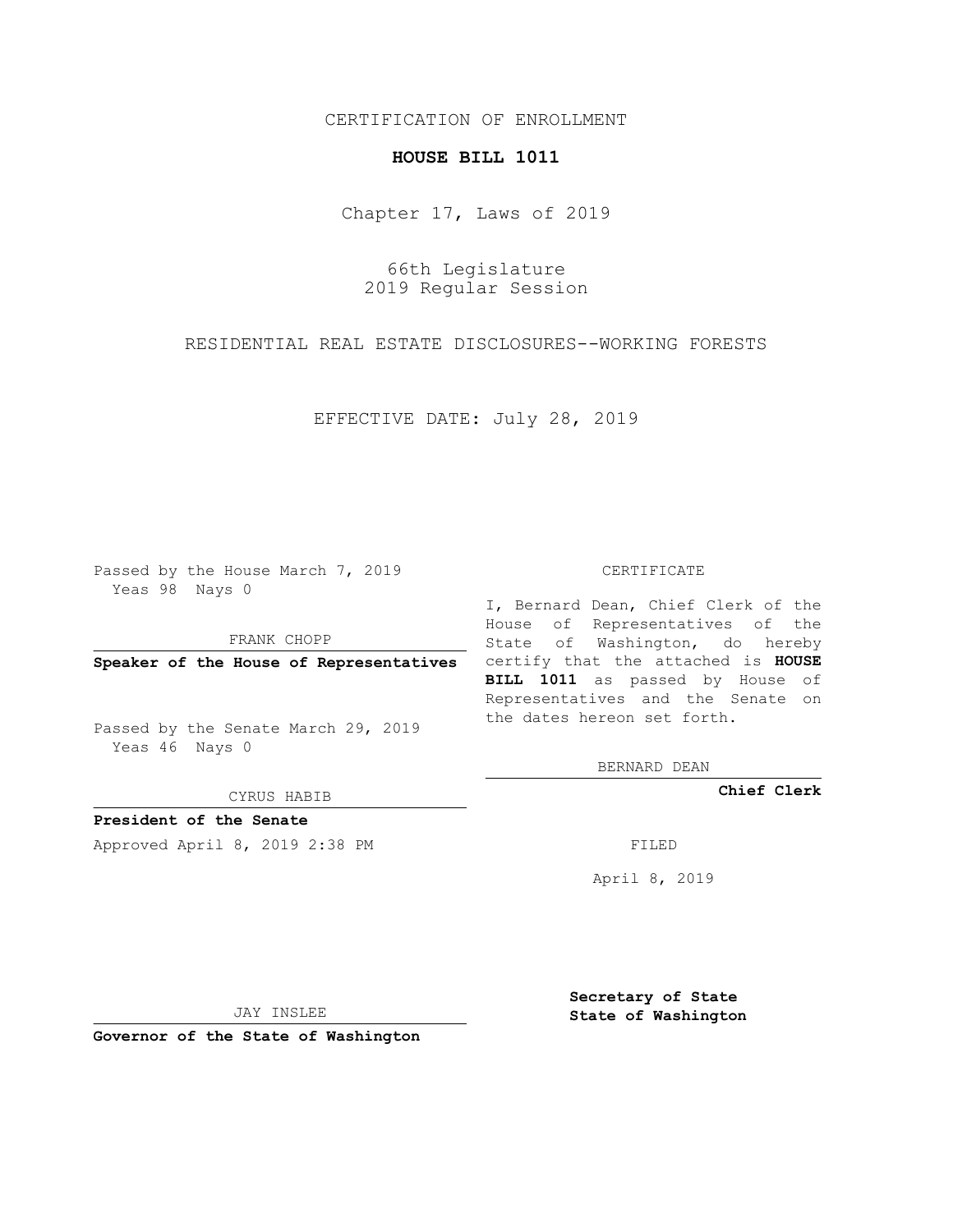## **HOUSE BILL 1011**

Passed Legislature - 2019 Regular Session

**State of Washington 66th Legislature 2019 Regular Session**

**By** Representatives Reeves, Barkis, Kilduff, Vick, Ryu, Fitzgibbon, Stanford, and Leavitt

Prefiled 12/05/18. Read first time 01/14/19. Referred to Committee on Consumer Protection & Business.

 AN ACT Relating to improving the accuracy of the residential real estate disclosure statement associated with the Washington right to farm act by providing a more complete description of the scope of RCW 7.48.305 through references related to working forests; amending RCW 5 64.06.022; and creating new sections.

BE IT ENACTED BY THE LEGISLATURE OF THE STATE OF WASHINGTON:

 NEW SECTION. **Sec. 1.** (1) The legislature finds that maintaining the ecological and economic benefits of Washington's working forests is a critical part of planning for a fast-growing population and a changing climate. Sustainable, thriving working forests offer multiple benefits to the state, including clean water and air, fish and wildlife habitat, carbon storage, areas of open space and green amidst constant development pressures, and a strong economic base for rural jobs and statewide economic diversity.

 (2) The legislature further finds that RCW 7.48.305, also known 16 as the Washington right to farm act, provides certain protections from nuisance lawsuits arising from standard agricultural and forest practices. However, the mandatory real estate disclosure statement that provides residential home purchasers with notice of the right to farm act expressly notifies home buyers of the law's protections for